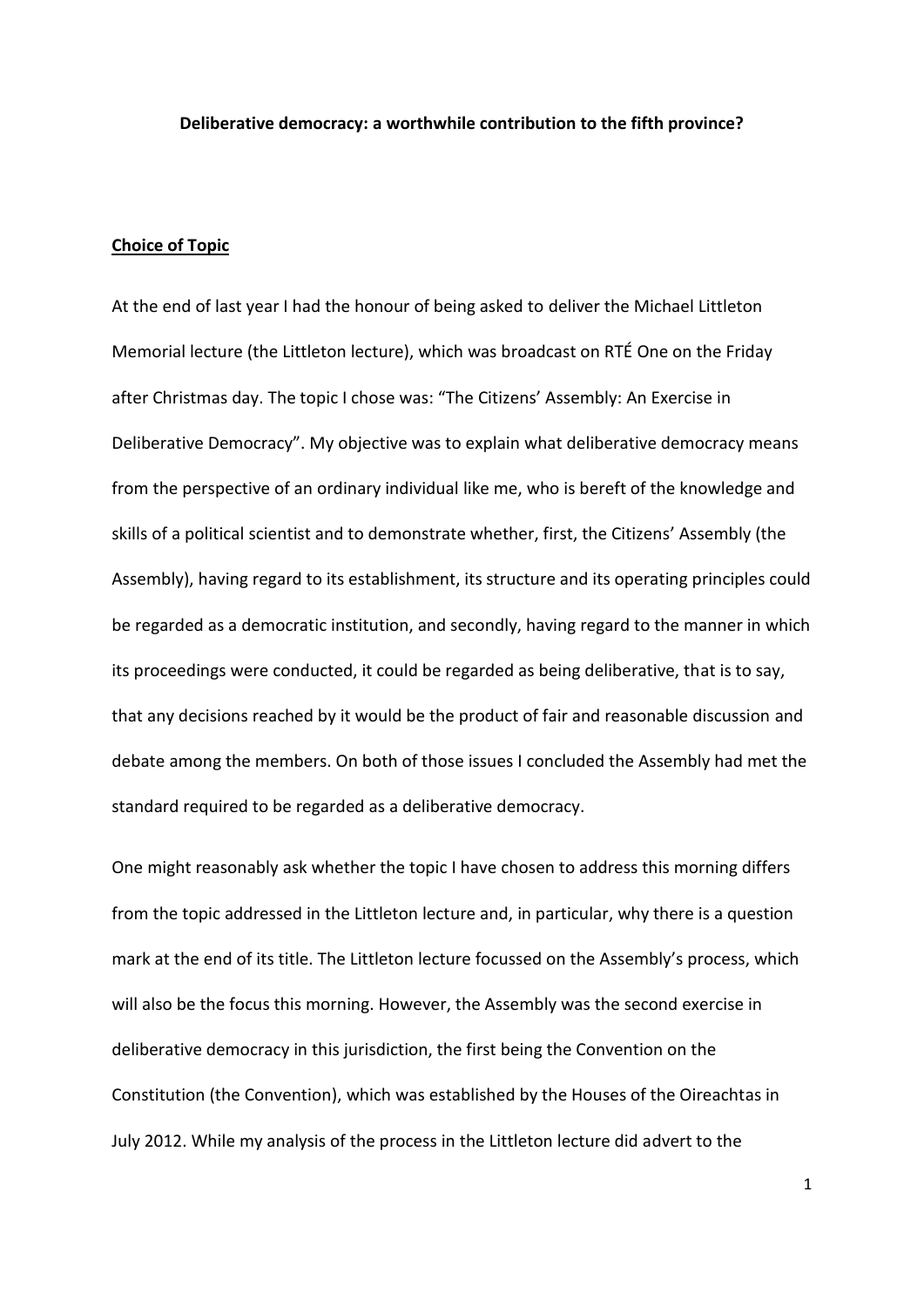Convention, it was largely informed by an academic analysis of the first ever citizens' assembly, the British Columbia Citizens' Assembly, which was established in 2004. I found that analysis in a book entitled: "Democratic Innovations Designing Institutions for Citizens Participation" by Graham Smith of the University of Southampton, which was published by Cambridge University Press in 2009. What I was unaware of at the time was that there had been an academic analysis of the Convention here. This was authored by Eoin Carolan of University College Dublin and was entitled: "Ireland's Constitutional Convention: Behind the hype about citizen-led constitutional change", which was published by Oxford University Press and New York University School of Law in 2015 (I.Con (2015) Vol. 13 No. 3, 733-748). Having become aware of the article since last December, I was prompted to revisit the democratic and deliberative nature of the Assembly. Incidentally, Carolan states (fn. 51) that, although he had to decline an invitation from the Convention to attend "an initial meeting of prospective experts", he remained interested in the potential for mini-publics to make some contribution to democratic or constitutional discourse. In fact, Carolan was the first speaker at the first meeting of the Assembly on its first topic on 26 November 2016. His paper, which was entitled: "Article 40.3.3 and the law on abortion: A history", gave the members of the Assembly a clear overview of the current state of the law on the topic. As in the case of all of the speakers who presented to the Assembly, I am very grateful for his generous contribution to the work of the Assembly.

A further prompting was the posting on the Oireachtas website on 3 April 2018 of "Oireachtas TV Debate – The Citizens' Assembly". The participants in the debate included two political scientists who are very familiar with the work of both the Convention (in an advisory role) and the Assembly, David Farrell and Eoin O'Malley. In the case of the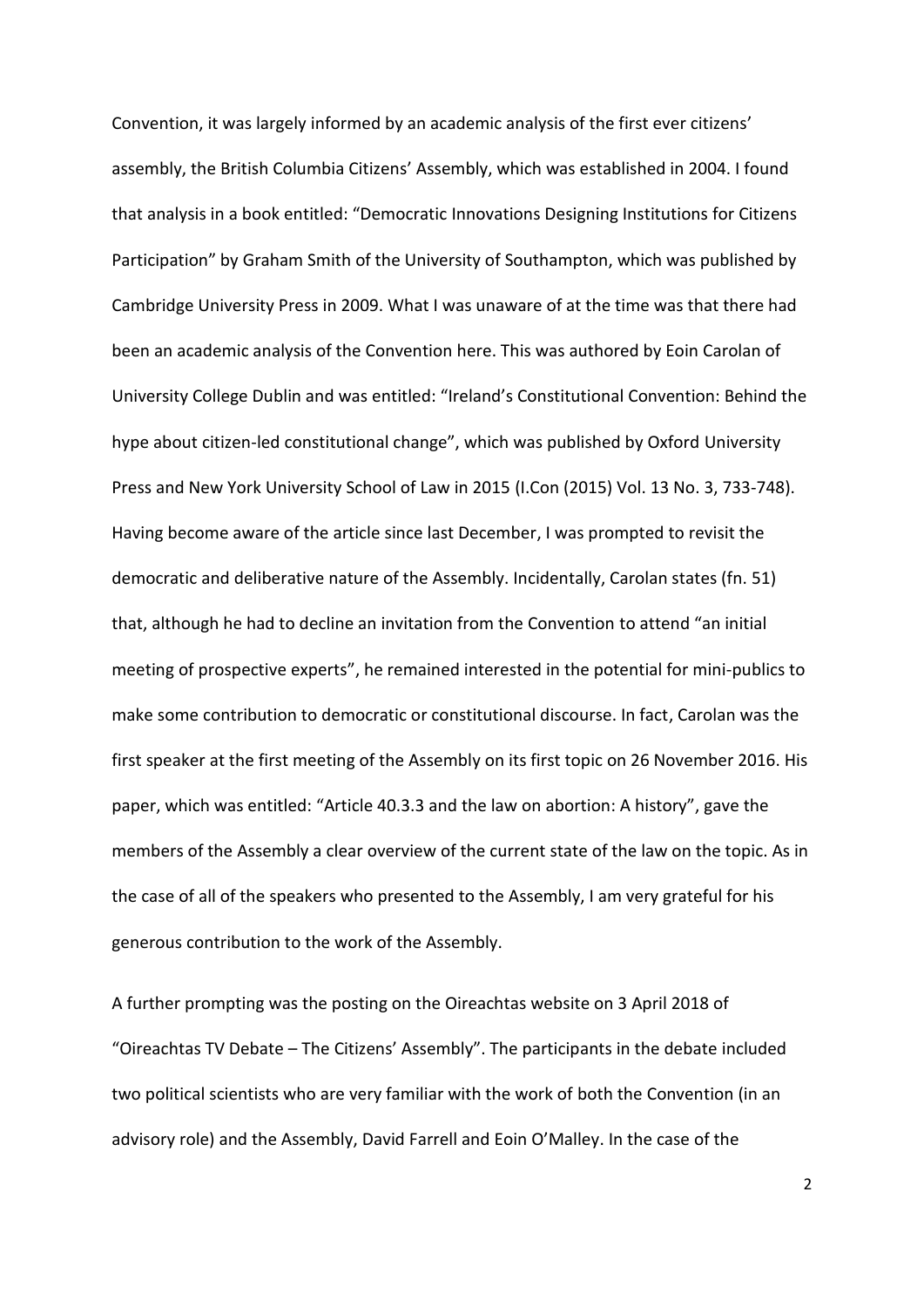Assembly, David Farrell of University College Dublin has since November 2016 been the lead researcher in research on the Assembly's operations, which is being carried out by him and Jane Suiter of Dublin City University for the Assembly in collaboration with the Irish Research Council and he has been in attendance at every meeting of the Assembly. Eoin O'Malley of Dublin City University spoke to the members at the Assembly's final weekend meeting on 14 April 2018 and he delivered a very interesting paper in the session entitled: "History of political practice in Ireland of the summoning and dissolving of Dáil and Seanad Éireann". Orla Ryan, a reporter with the Journal.ie, who is also familiar with the work of the Assembly, also participated in the debate. I found the diverse views expressed by the participants in the debate to be very interesting.

So, taking account of Carolan's analysis of the Convention, and the extent to which time allows, the views expressed by the participants in the Oireachtas debate, I will now reconsider the Assembly's process.

## **The case for a citizens' assembly**

In considering the case for a citizens' assembly, or as it is frequently called, a mini-public, on a theoretical basis, Carolan considers it from two perspectives: first, the democratic perspective; and, secondly, the perspective of normative legitimacy. He ascribes the recent popularity of such processes to a combination of growing disenchantment with the performance of elected institutions, and the rise in academic interest in deliberative democracy and support for the suggestion that citizen composed institutions can provide added value to public decision making processes. While accepting that the foregoing factors may explain the increased interest in citizens' assembly's or mini-publics, Carolan questions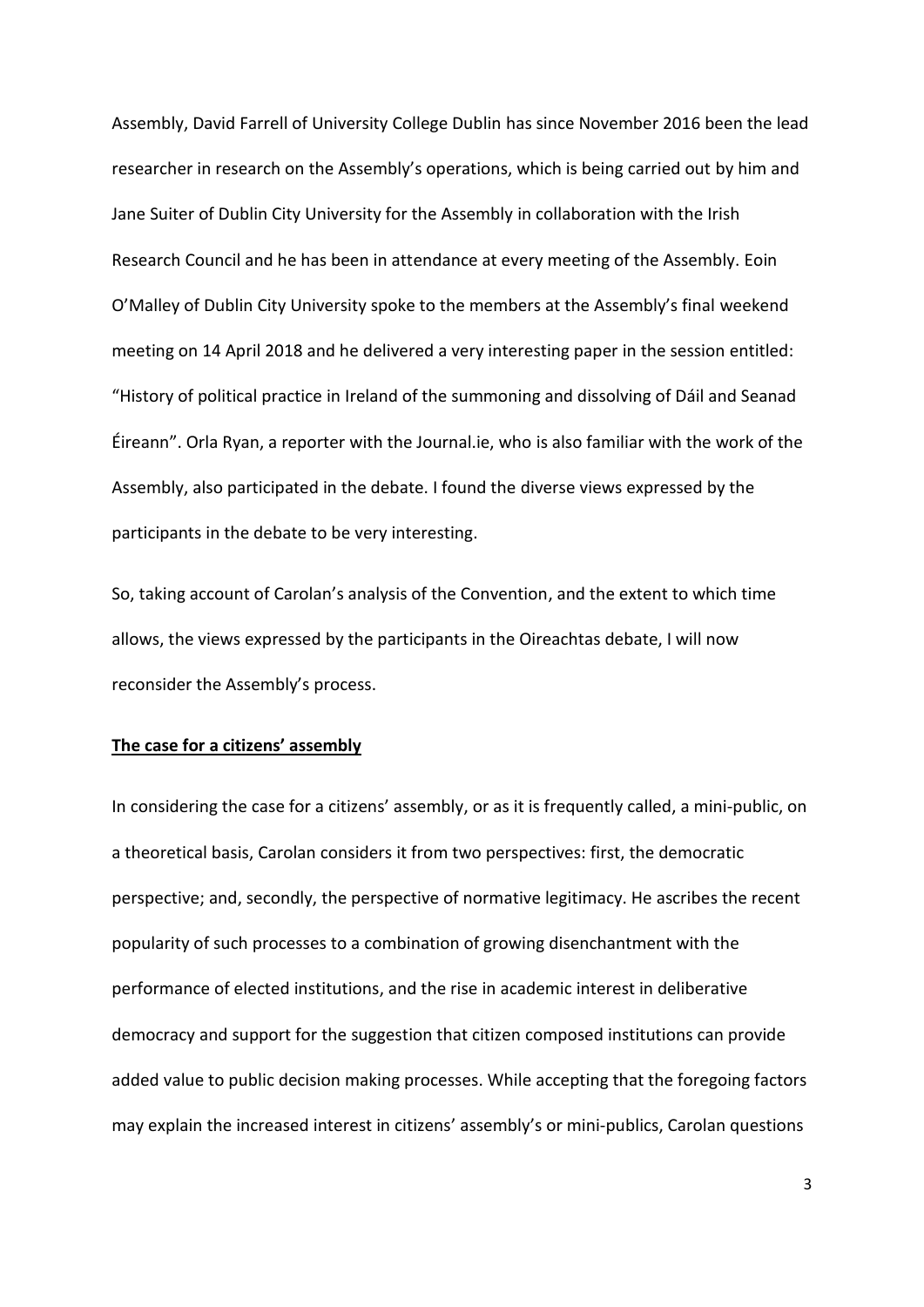the normative justification for this. He points to the key underlying conditions identified by academics in support of the process: representativeness; and genuine deliberation. Not ignoring that there is scope for empirical scepticism, Carolan recognises that citizens' assemblies can provide a useful input to public and political discourse about constitutional issues. However, he emphasises that the actual representative and deliberative legitimacy of a citizens' assembly is "process dependent". That is a statement with which I am in entire agreement. The process he then assessed was the Convention. He did so by examining its composition and its "operation". In considering the relevance of Carolan's observations to the Assembly, it is necessary to identify differences, albeit not fundamental differences, between the Convention, on the one hand, and the Assembly, on the other hand.

### **Composition**

Both the Convention and the Assembly have been established and regulated by resolutions of the Houses of the Oireachtas. While membership of each has consisted of 100 persons, the composition differs, in that the Convention consisted of a Chairperson, 66 citizens and 33 elected representatives (members of both Houses of the Oireachtas and members of the Northern Ireland Assembly), whereas the Assembly consisted of a Chairperson and 99 citizens. As regards the citizen members, it was stipulated by each resolution that the citizens, who must be entitled to vote at a referendum, should be "randomly selected so as to be broadly representative of Irish society". In each case, the selection process was outsourced, in the case of the Assembly, to Red C Research and Marketing Ltd (Red C), following a tendering process. Citizens who actually became members of the Assembly, either from the original recruitment process in September/October 2016 or the subsequent recruitment process for substitutes, were publically identified by reference to their names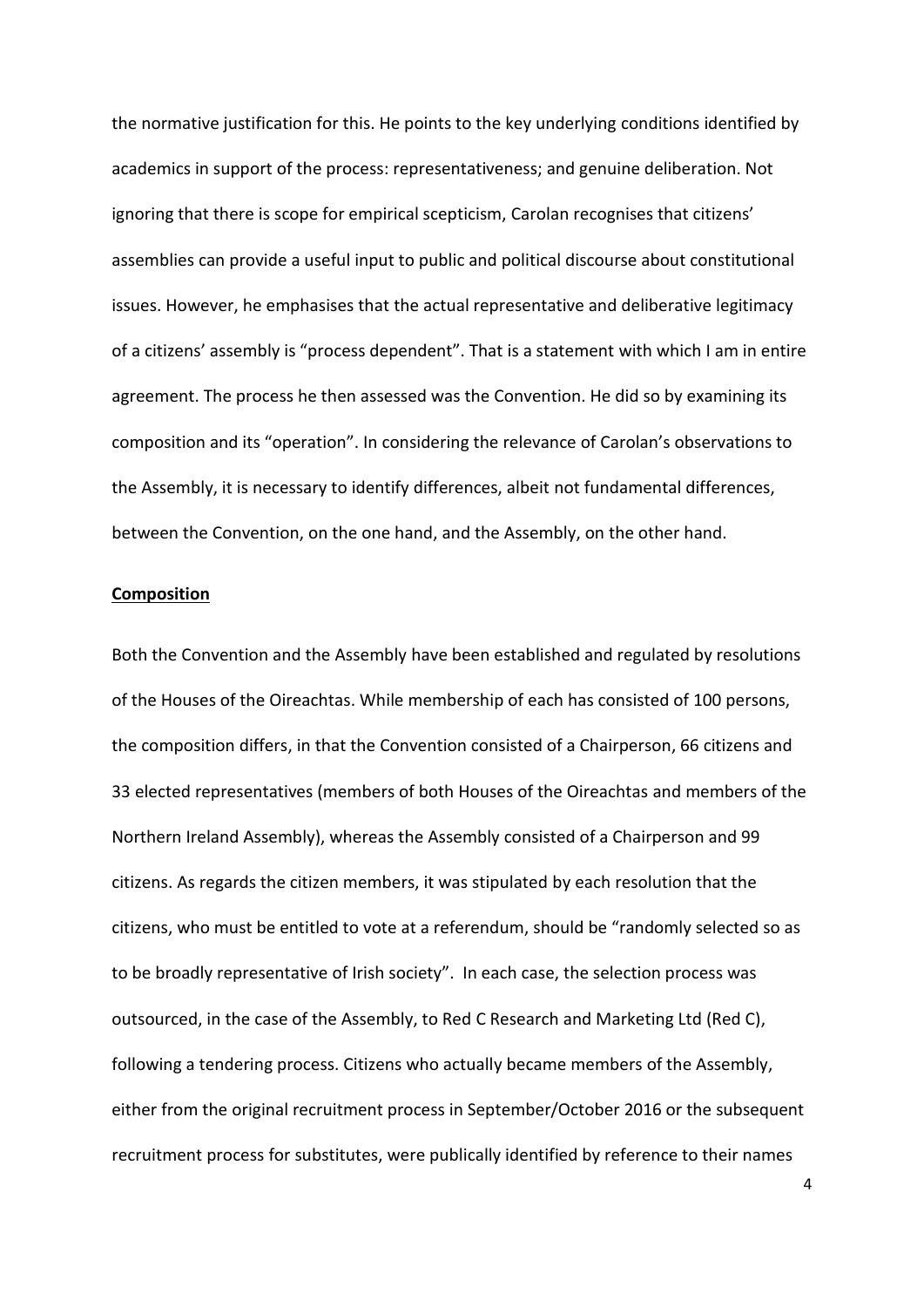and general area of residence, which were recorded on the Assembly's website, which has resulted in 152 current and former members being now listed on the website.

One cannot but agree with Carolan that the essential appeal of recruiting by random selection is its fundamentally egalitarian character, in the sense that any citizen has an equal chance to be appointed. The methodology employed for the selection of members to the Assembly was designed to, and should, I believe, achieve that objective. One can never absolutely guarantee a proper implementation of such methodology at all times and in all circumstances. Therefore, it is crucial that, if it transpires that in some respect implementation is defective, such defect be identified and made public and that steps are taken to redress its effect. I mention this, because after its weekend meeting in January this year, when the Assembly had considered and voted on the manner in which referenda are held, I was made aware that seven new substitute members who were present and voting at that weekend had been recruited in a manner which did not comply with the agreed methodology for recruiting members. The consequence of that was that, as regards four of the thirteen questions in relation to the topic which were voted on, the majority view of the properly recruited members of the Assembly could not be determined. Full details of this will be provided in the Assembly's report to the Oireachtas on the matter, which will also cover the final matter considered (fixed term parliaments), which was a victim of Storm Emma and "the Beast from the East" and, consequently, was considered only three weeks ago.

Following receipt of the outcome of an extensive internal audit carried out by Red C in relation to the recruitment of the members who participated in the Assembly, I formed the view that the recruitment irregularity discovered after the meeting in January this year had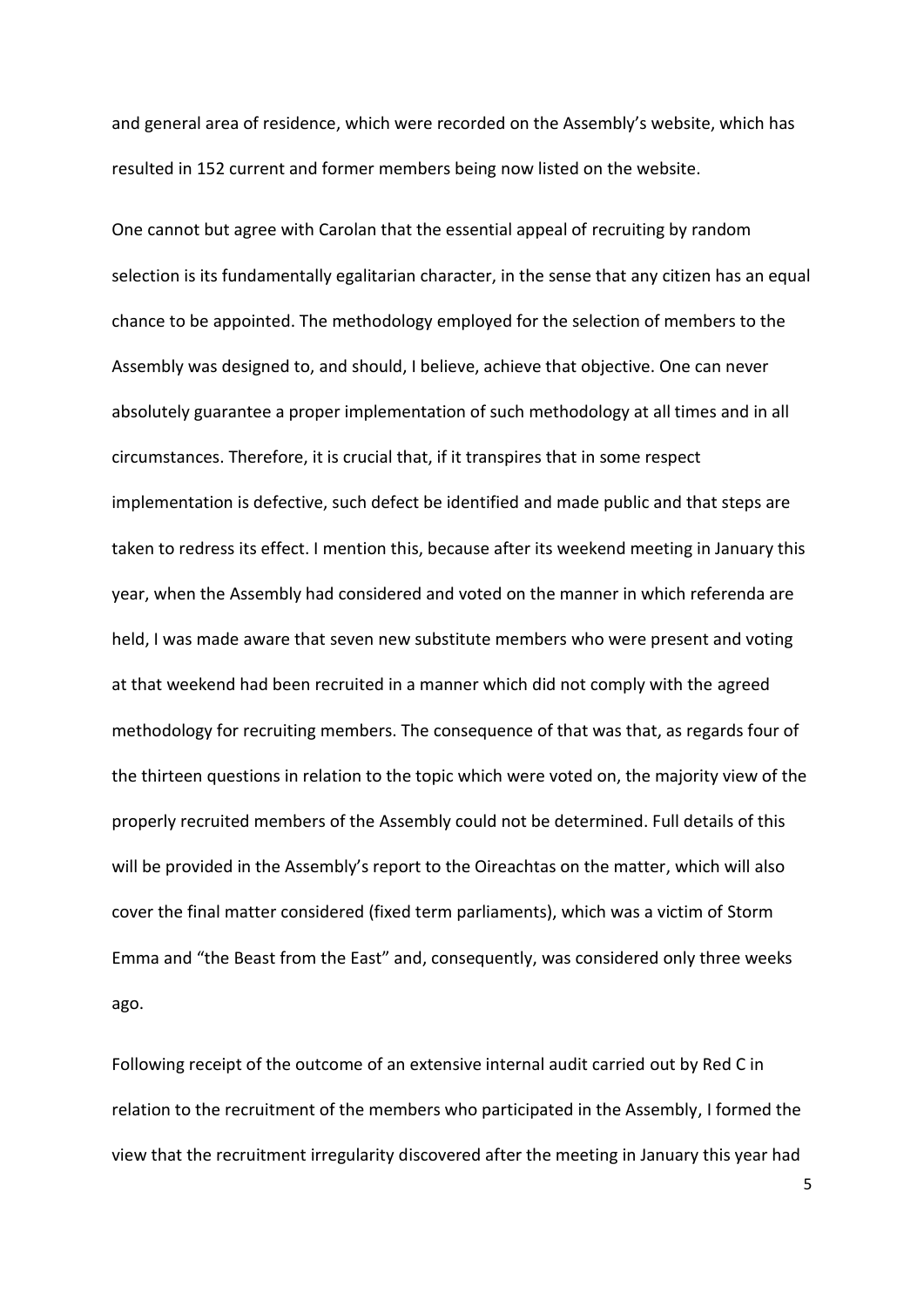no impact on the work of the Assembly on previous topics and on its final topic. I am still of that view. In the interests of transparency, the audit has been posted on the Assembly's website.

In the Littleton lecture I alluded to Smith's comment on a "sampling problem", which relates to the element of "self selection" in the recruitment process, in that citizens are under no obligation to participate, so that those who are invited can choose not to participate. In some cases, in the absence of any financial incentive, or any necessary financial support, a potential member may have no option but to decide not to participate. A problem encountered during the Convention related to supports for childcare, but, as David Farrell observed during the debate, it was resolved for the Assembly. That was because provision was made for childcare expenses where appropriate.

That solution does not, however, meet Carolan's concern that a process that is required to make extensive use of the self-interested, the enthusiastic, and the zealous, will inevitably carry with it a heightened risk of partisan influence or bias. His solution for avoiding that would be to ensure that the members are paid at a level likely to overcome the randomly selected citizen's reluctance to participate. While overall I believe Carolan's concerns should be taken on board, my instinct is that suggesting that a risk of "partisan influence or bias" exists is not justified; rather the risk is to the representativeness of those selected of Irish society.

Referring back to the Littleton lecture, I noted that Smith observes that the element of self selection does appear to have some effect, citing that in the British Columbia Citizens' Assembly participants tended be more politically knowledgeable and civically active than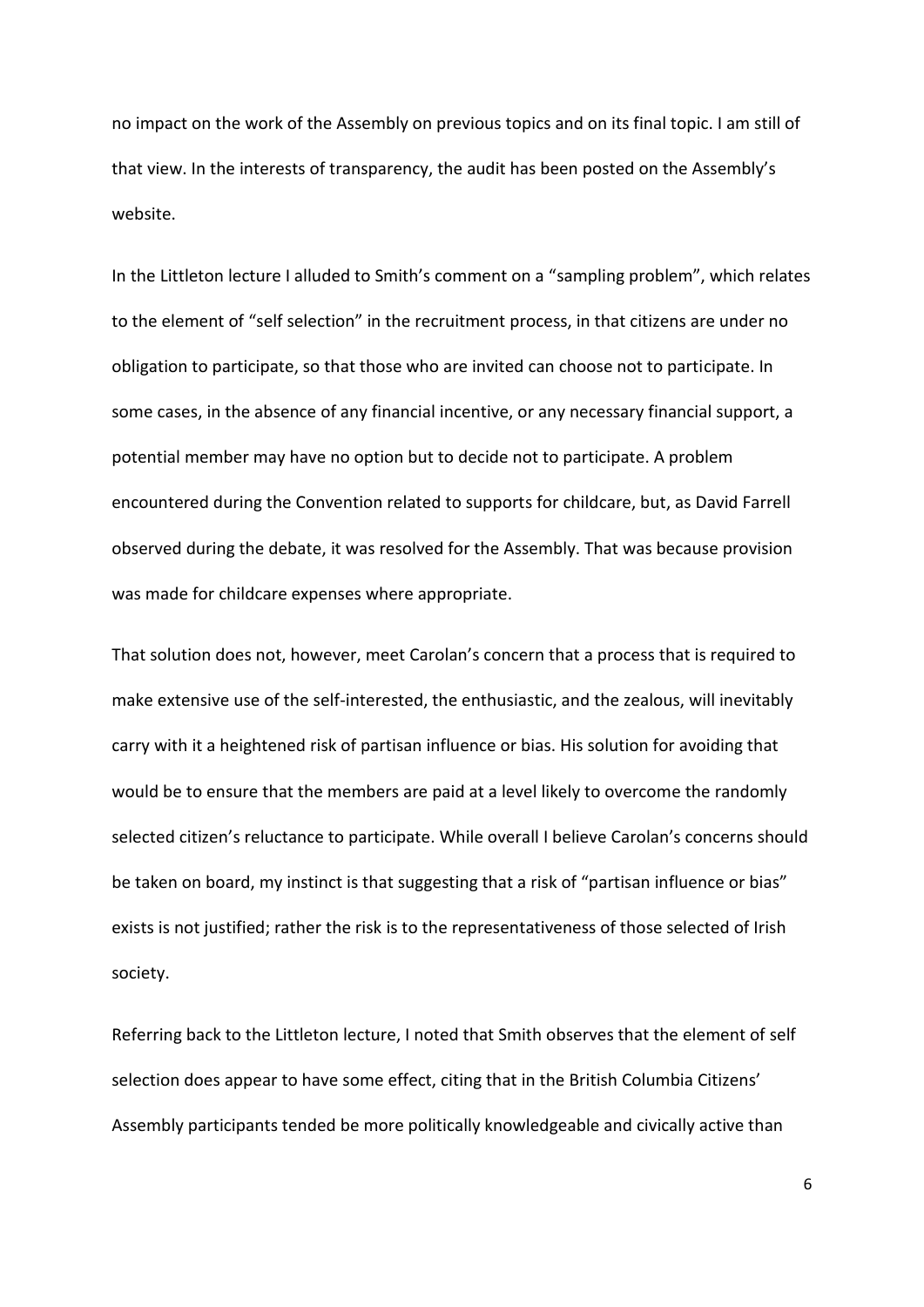the general population. Indeed, as I noted, that point was made by Red C in its document on methodology, in that it acknowledged that the fact that a financial incentive was not offered to encourage participation might result in a group whose members have a stronger civic interest than a truly representative sample. Nonetheless, I expressed the view, which I still adhere to, that I am satisfied that the methodology used by Red C, as explained in that document, which is available on the Assembly's website and contains details of random sampling points and how area stratification was used, demonstrates that the members have been and are broadly representative of Irish society.

# **"Operation" of the Process**

The role and the functions of both the Convention and the Assembly were regulated by the relevant resolution of the Houses of the Oireachtas. In relation to each, the resolution stipulated –

- its calling or convening,
- its role to consider, to make recommendations on and to report to the Houses of the Oireachtas on certain specified matters and other matters,
- the timescale allowed for its work,
- that its rules of procedure for the effective conduct of its business in as economical a manner as possible were to be agreed,
- that it could invite and accept submissions from interested bodies and seek such expert advice as it considers desirable, and,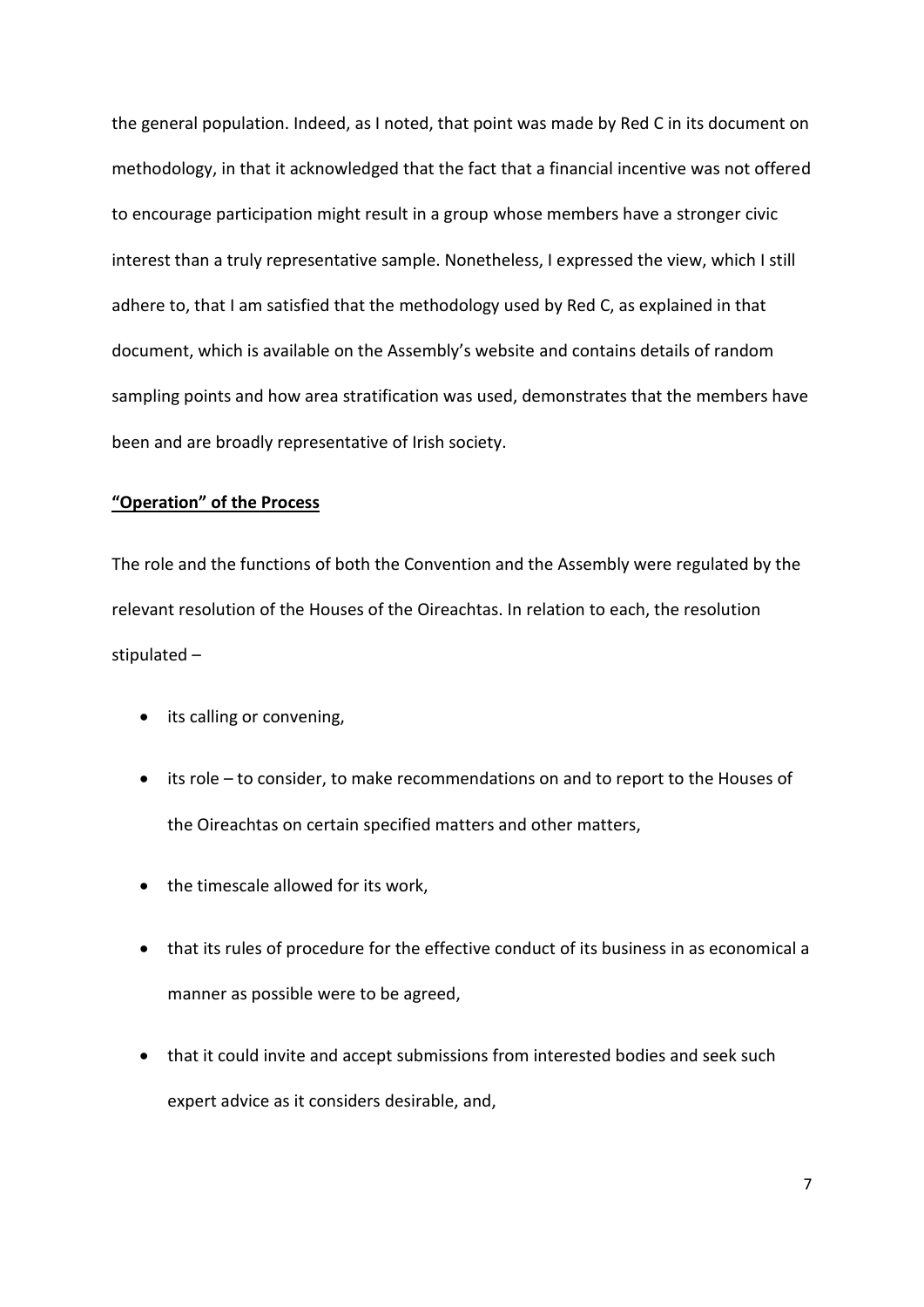the manner of determining matters (by a majority vote of the members present and voting other than the Chairperson who would have a casting vote in the case of an inequality of votes).

When it comes to the detail, in the resolutions there are some differences between the scheme for the Convention and the scheme for the Assembly, which, in the context of Carolan's commentary on the Convention I consider to be relevant, although I'm still of the view expressed in the Littleton lecture that, as regards the fundamentals of the process, the Assembly is not significantly different from the Convention.

The first such difference relates to the matters which each body was mandated to consider. In the case of the Convention, eight specific matters were outlined (e.g. reducing the voting age to 17; and provision of same sex marriage). In addition, it was provided that following completion of the reports on the eight specified matters, the Convention could consider –

"such other relevant constitutional matters or amendments that may be recommended by it".

In the case of the Assembly, five specific matters were outlined (the Eighth Amendment of the Constitution; how we best respond to the challenges and opportunities of an ageing population; fixed term parliaments; the manner in which referenda are held; and how the State can make Ireland a leader in tackling climate change). Of significance, in my view, is the fact that while a recommendation in relation to three of those matters could involve a constitutional amendment, the Assembly was not given authority to consider other relevant constitutional amendments that might be recommended by it, as the Convention had been given. The scope of the Assembly's role and functions was extendable only by the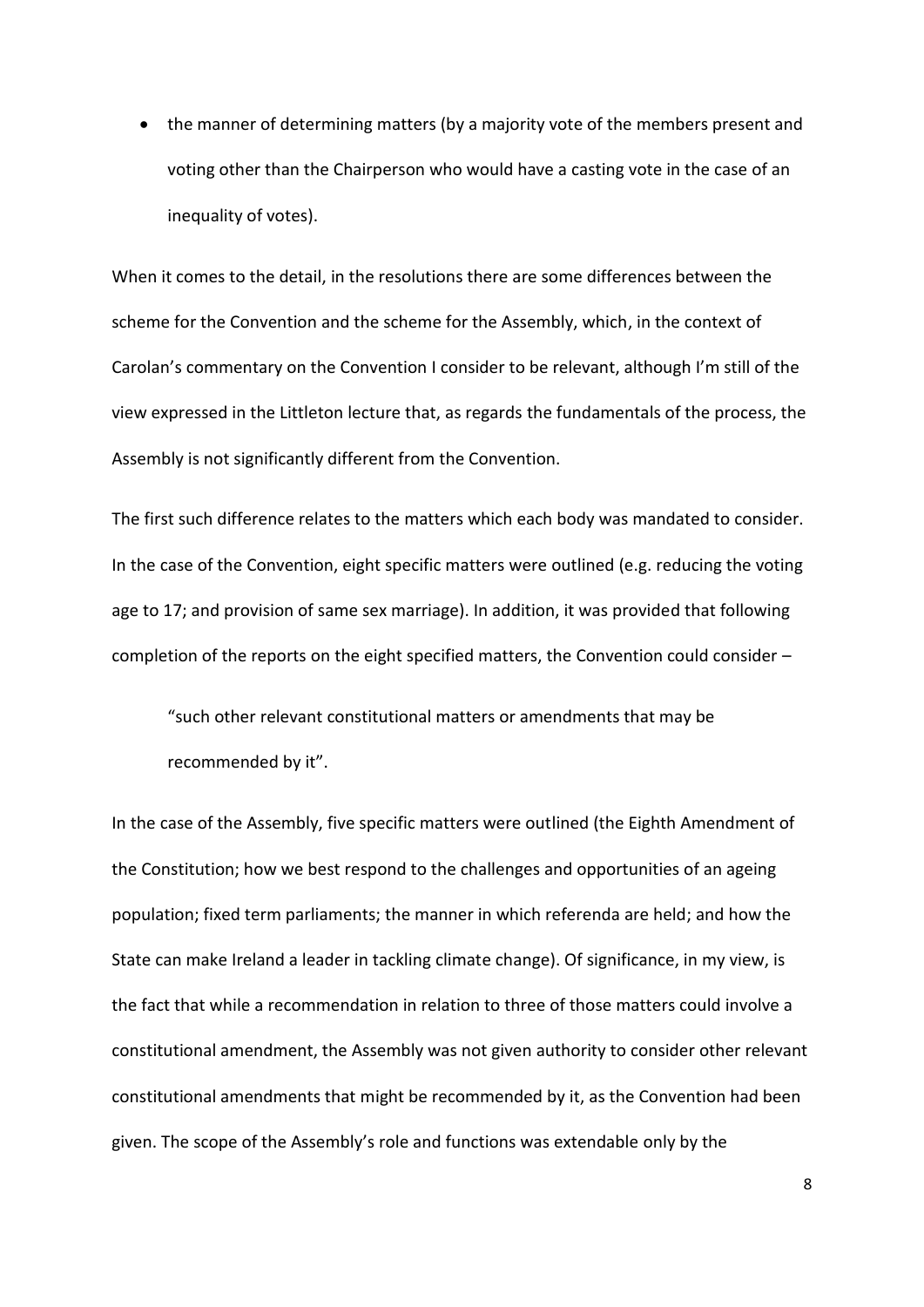Oireachtas referring "other matters" to it, which did not happen. Accordingly, Carolan's concerns in relation to the possibility of "specific elites" having excessive influence over the Convention process certainly could not arise in relation to the Assembly, because of the clear limitation on the scope of its functions. Having been involved in, and having observed the work of, the Assembly over a year and a half, I'm of the view that it is appropriate that the Oireachtas should retain control over the topics to be considered in a deliberative democracy process.

The second relevant difference relates to the outcome of the submission of a report and recommendations on a matter considered by the Assembly, albeit the really significant difference relates to only one matter on which the Assembly was asked to consider and report on. In relation to all other matters before the Convention or the Assembly, it was stipulated that the outcome was that the Government would provide in the Houses of the Oireachtas a response to each recommendation and, if accepting the recommendation, would "indicate the timeframe it envisages for the holding of any related referendum". In the case of the Convention a four month time limit was stipulated for the response, but no time limit was stipulated in relation to the Government's response to a recommendation of the Assembly, which could be frustrating for members who gave their time and energy to the Assembly if the response was delayed or, indeed, delayed indefinitely. In addition, the fact that, in the case of two of the matters which the Assembly was asked to consider and make recommendations on, the holding of a referendum would be highly unlikely to arise seems to be overlooked.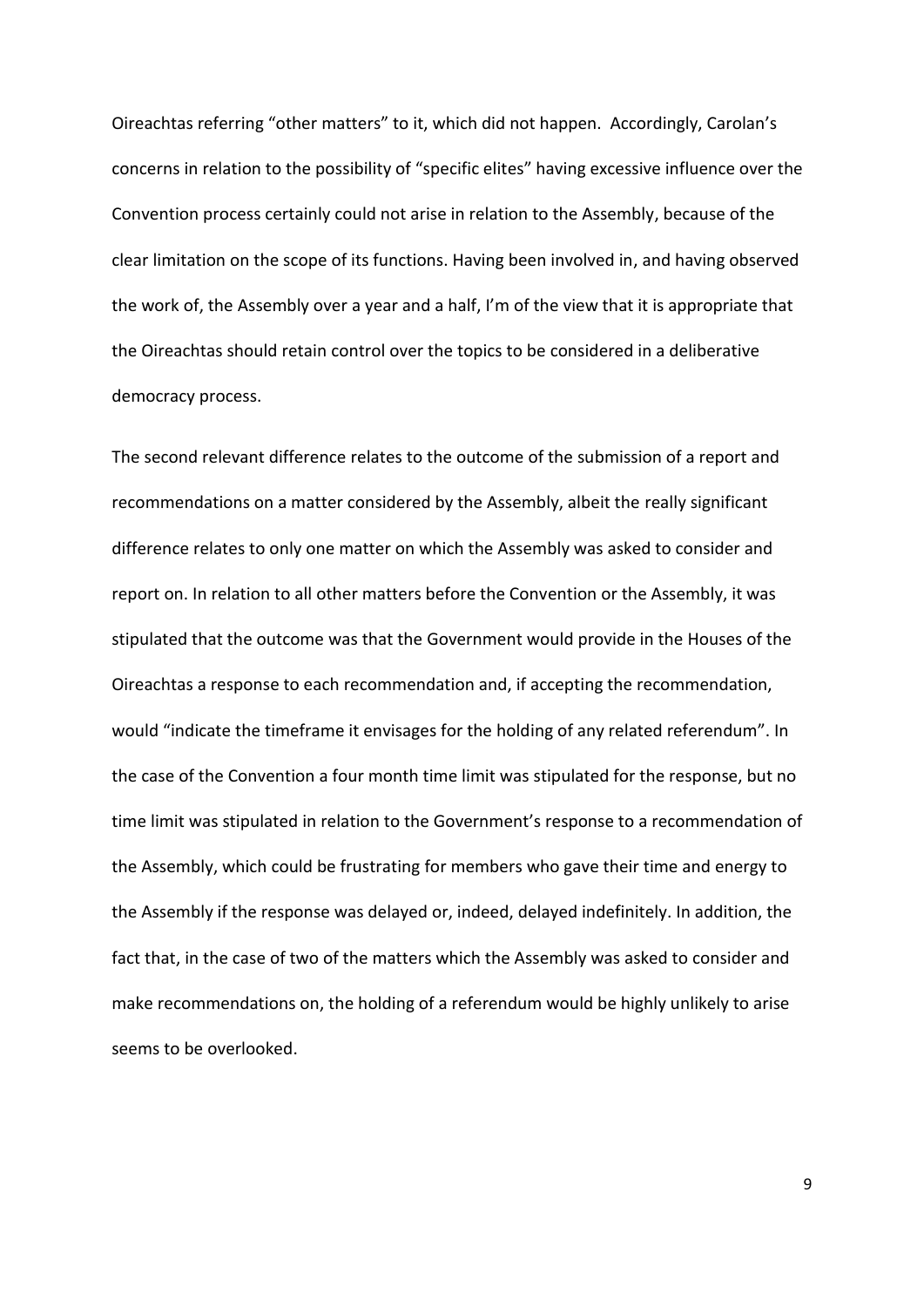The significant difference is that, in relation to the Assembly's duty to report on the first specified matter, the Eighth Amendment of the Constitution, the resolution directed that on receipt of the Assembly's report the Houses of the Oireachtas would -

"refer the report to a Committee of both Houses which will in turn bring its conclusions to the Houses for debate".

The relevant report of the Assembly was delivered to the Houses of the Oireachtas at the end of June 2017 and by December 2017 the Committee of both Houses which had been established brought its conclusions to the Houses for debate.

In the context of the Convention, Carolan warns that the potential for deliberative democracy processes to be used for "political buck-passing" should not be under estimated. Indeed, in relation to the Assembly one frequently heard commentators, whether political, media or academic, suggesting that it was a "kicking the can down the road" operation. In reality, the specific provision in relation to the receipt of the Assembly's report on the Eighth Amendment and its actual implementation makes it clear that, in relation to that matter, it was not such an operation.

By way of general observation, I consider that the imposition of a time limit for, and, stipulating the format of, the process which will follow receipt of a report and recommendation from a deliberative democracy process would make it more encouraging for a potential Chairperson or potential members to participate in the process, in that it would give some assurance in relation to, using Carolan's terminology, the fate of the recommendation. Having said that, it is crucial to emphasise, as David Farrell did in the Oireachtas TV Debate, that the role of the Assembly is purely advisory.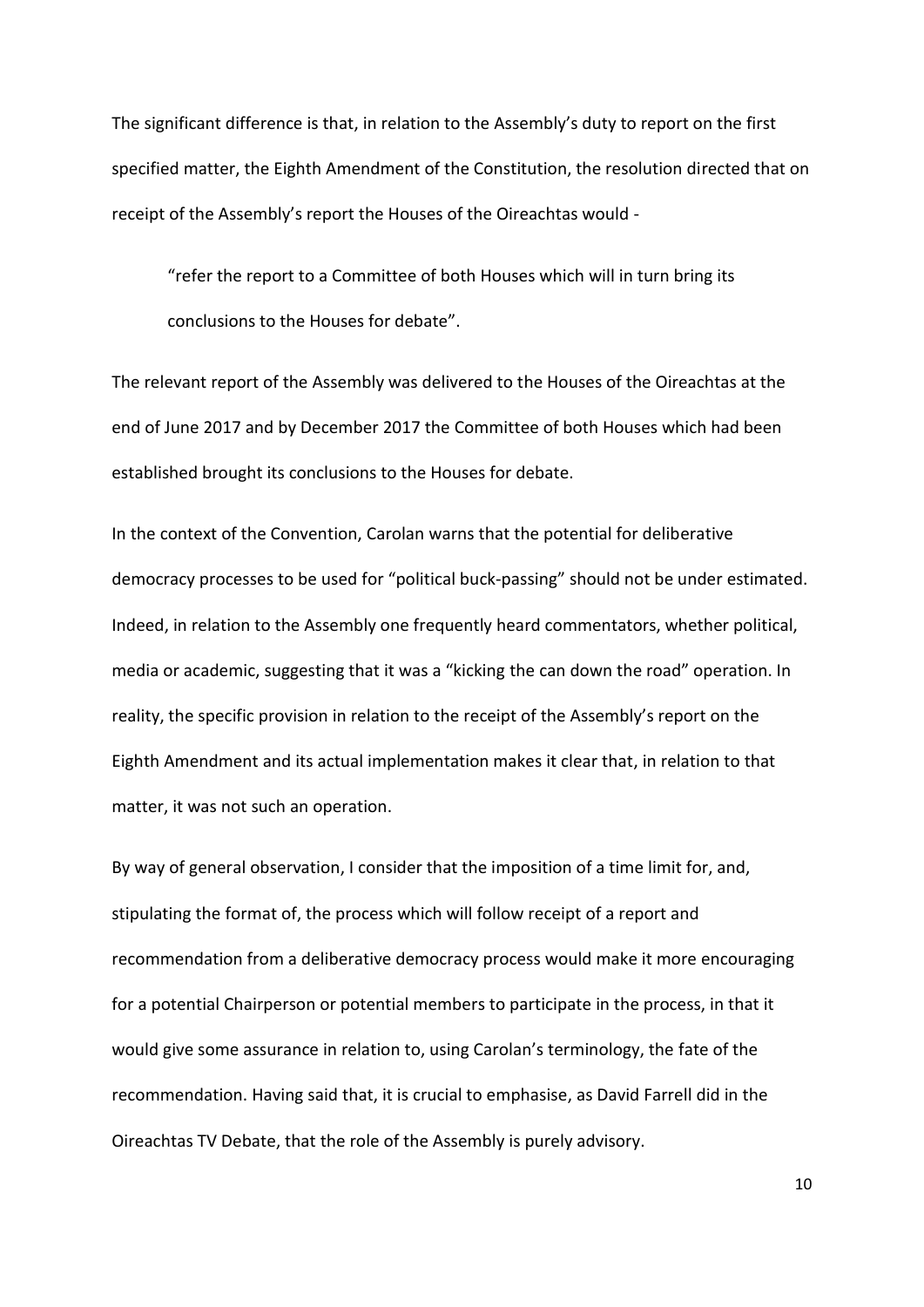The third relevant difference relates to the assistance which the Convention or the Assembly was and is authorised to receive. In relation to each, as noted earlier, the resolution provided that it "may invite and accept submissions from interested bodies and will seek such expert advice as it considers desirable." In addition, in the case of the Assembly it was mandated that –

"an Expert Advisory Group will be established to assist the work of the Assembly in terms of preparing information and advice".

On the basis of my experience, it was undoubtedly in the interest and for the benefit of the Assembly that it be required to have an Expert Advisory Group to assist it in the terms specified. In fact I would acknowledge that I would not have been able to perform the task I undertook as Chairperson without the assistance (which has been invariably preceded by the epithet "invaluable" in my speeches to the Assembly) of each of the four Expert Advisory Groups which were established to assist the Assembly in relation to the five topics, the topics on fixed term parliaments and the manner in which referenda are held being conjoined for this purpose. By way of example, in relation to the climate change topic, it was only at the first meeting with the Expert Advisory Group that the enormous scope of that topic, the range and variety of the sectors involved, and the importance of, and the distinction between, concepts such as mitigation and adaptation "sunk in" for me. Given that the Assembly had to consider this matter over two weekends, it would have been impossible to structure the work programme and identify the speakers without the assistance of the Expert Advisory Group. The identity of the members of the relevant Expert Advisory Group has been made public on the Assembly's website at all material times and, indeed, they have been identified in all of the reports of the Assembly completed to date.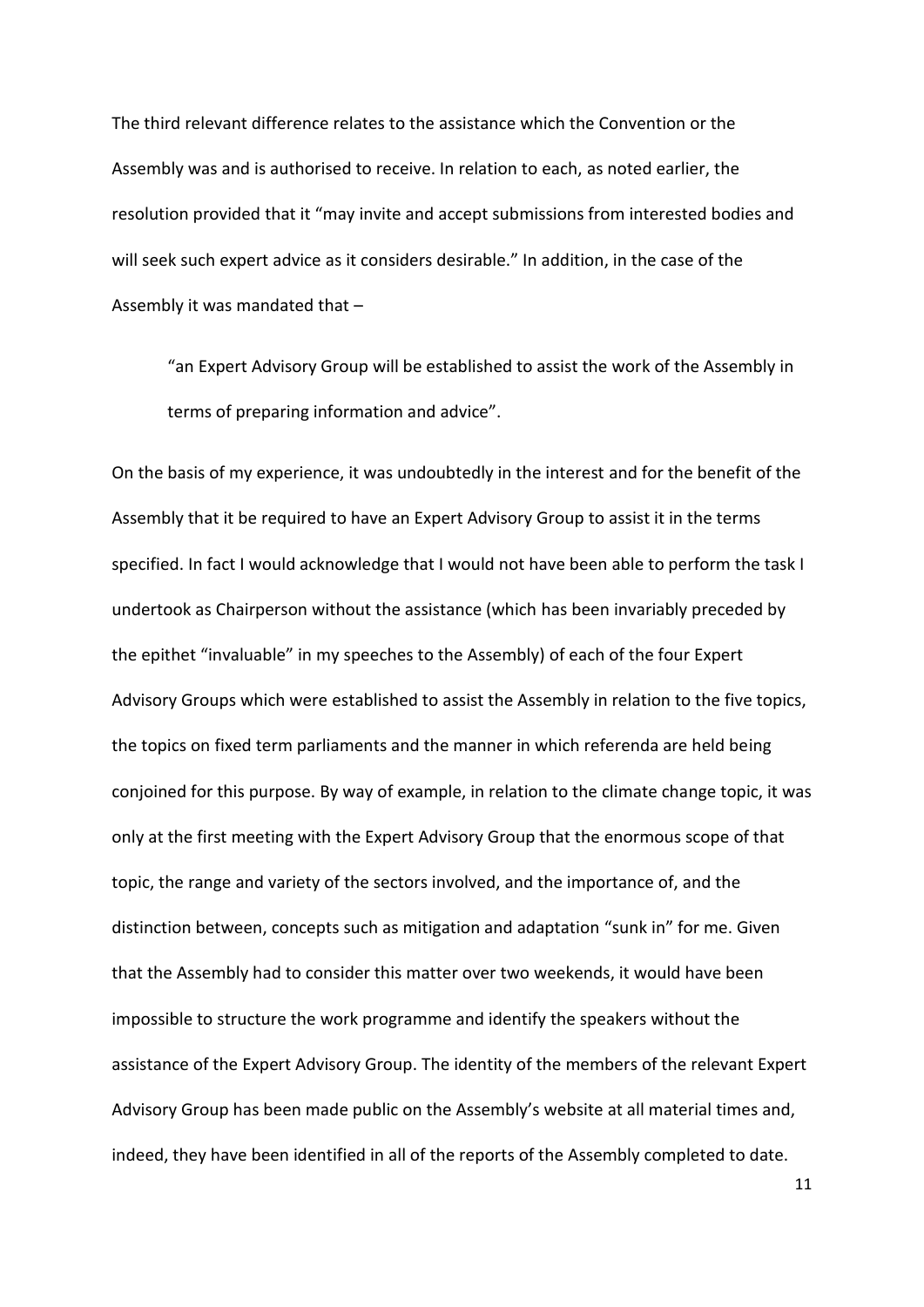Moreover, the reports set out the terms of reference of the Expert Advisory Group, including advising on the criteria for selecting specialists/experts to appear before the Assembly and recommending names for consideration by the members of the Steering Group. The role of the Expert Advisory Group at the meetings of the Assembly was also decided on in advance and is set out in the reports of the Assembly completed to date.

I fully agree with the view expressed in Carolan's article that there should be transparency around, inter alia, the identification, recruitment and selection of experts and the process used to identify and select speakers and also the decisions in relation to the agenda and the organisation of the topics. Such transparency, in my view, is wholly achievable and I'm satisfied that it has been achieved in the case of the Assembly.

Openness was the first principle in the list of key principles adopted by the members of the Assembly at its inaugural meeting. That principle was adhered to, not just in the public sessions, but the Assembly has also been open about its internal structure and workings through the medium of publishing relevant information on the Assembly's website and in its reports to the Oireachtas. This is illustrated, for example, by the fact that there has been included in the reports the document which governs the input of the facilitators and note takers in the members deliberations during roundtable discussions – The Practical Guide to Facilitation.

I also agree with the view expressed by Carolan that there should be transparency around the engagement of a deliberative democracy process with the public comments and submissions received. I am satisfied that this was also achieved in the case of the Assembly. As it was authorised to do by the resolution of the Houses of the Oireachtas, the Assembly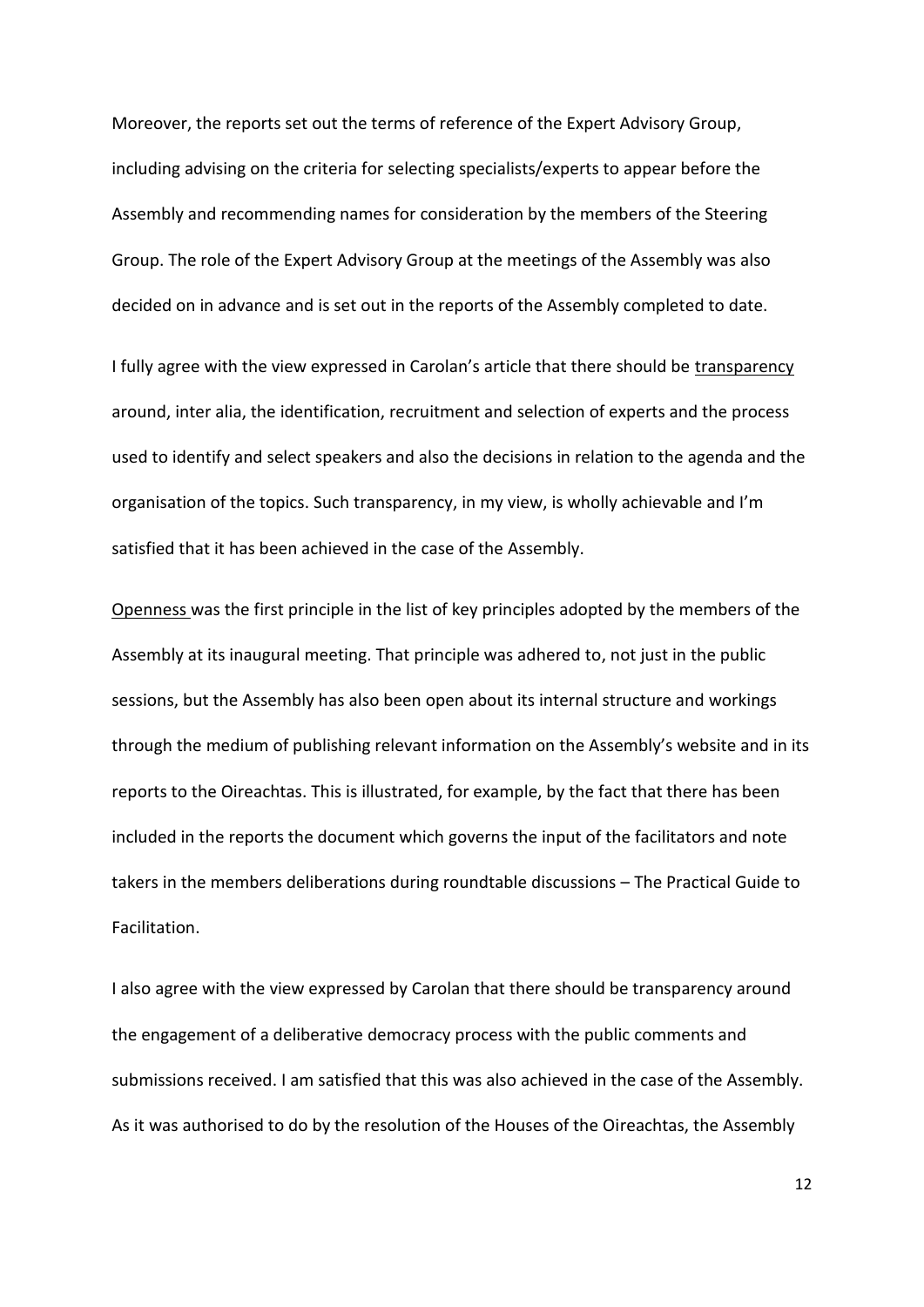invited submissions in relation to each matter it has considered. With the exception of the final topic, fixed term parliaments, there was a phenomenal response to the request for submissions. For example, on the climate change topic, the Assembly received 1,205 submissions, of which 1,085 were posted on the Assembly's website and were available to access by the members of the Assembly and also by members of the public. To assist the members in considering the submissions in relation to the topic, the Secretariat provided a "signpost document" to outline some of the key issues and possible solutions which were identified by individuals, non-governmental organisations and professionals who made the submissions. That document was published in the report on the climate change matter.

One of the weaknesses identified by Carolan in relation to the Convention which he considered could be traced to a lack of resources has already been referred to, that is to say, the fact that the members were not paid. Another weakness which he ascribes to the Convention's financial limitation is that the opportunities for the members to deliberate on any issue were confined to a single two-day period. In the case of the Assembly, while the Oireachtas required it to complete its deliberations not later than one year from the date of its first meeting, by November 2017, the Oireachtas subsequently accommodated the Assembly by granting two extensions. It must be acknowledged that it was Storm Emma which necessitated the second extension. In any event because of such accommodation, it was possible to assign five weekend (two-day) meetings for consideration of the Eighth Amendment and two weekends for each of the topics on non-constitutional issues: the ageing population and climate change. In my view, those periods were essential to the proper deliberation of the complex issues which had to be considered.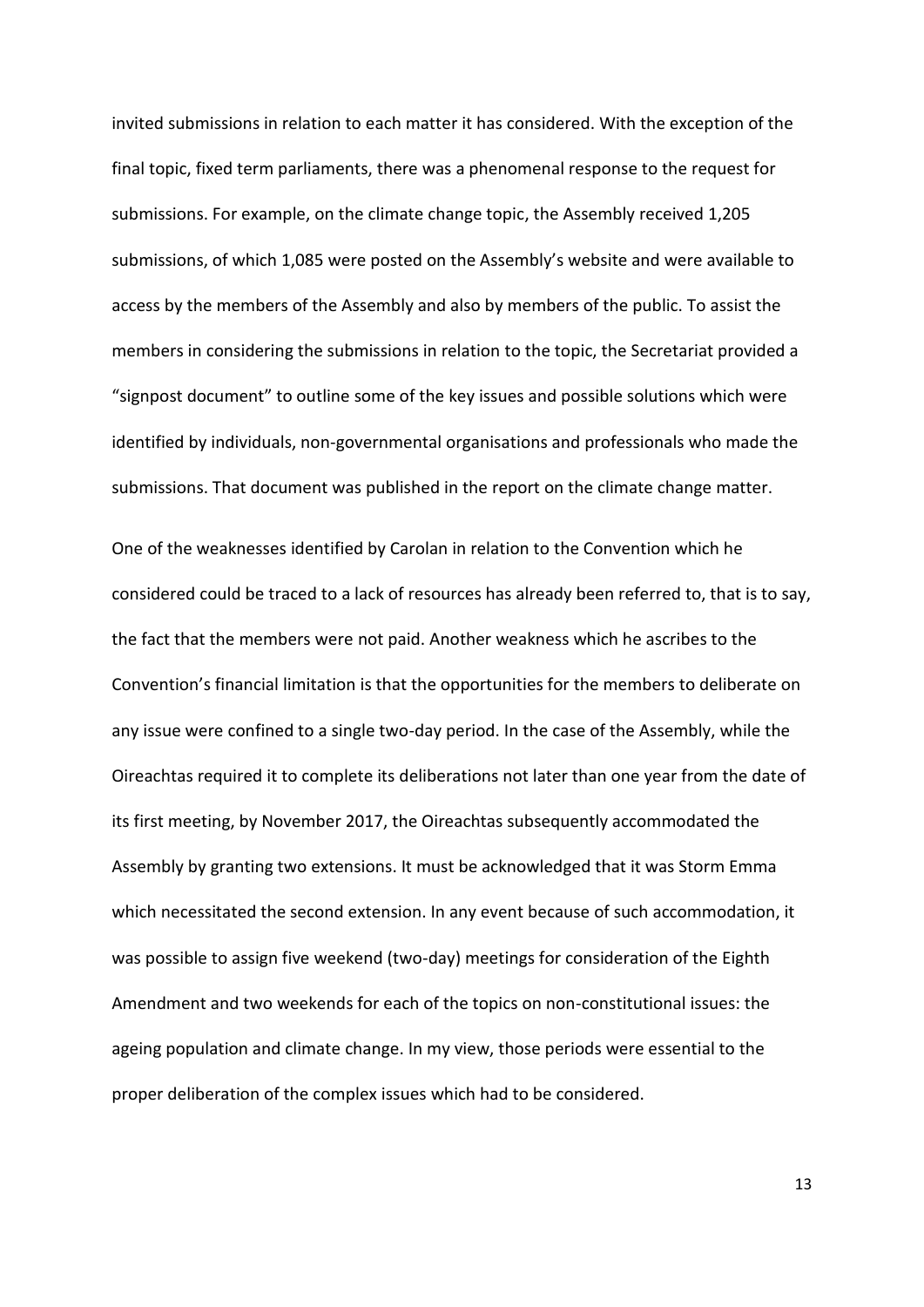The Assembly considered each of the remaining two matters, on referenda and fixed term parliaments, over one weekend. The issues which had to be considered on each of these weekends were unquestionably narrower and less complicated than the issues addressed on the earlier matters. Nonetheless, on the basis of my own experience, the time allotted for giving the members the opportunity to be fully informed, have adequate discussions, to have ownership of the process and, in particular, to have input on the questions to be voted on was very tight. Whether one weekend is adequate for deliberation on any specific matter is something which needs to be considered very carefully in the future.

### **Conclusions**

At the beginning of his conclusions on the success or otherwise of the Convention, Carolan remarks that the process seems to have been a positive and engaging experience for the participants and that it confirms that citizens are capable of engaging in a serious manner with complex questions of constitutional or political reform. At the end, however, certain frailties in a deliberative democracy process which he has identified, and which he has outlined earlier, and some of which are referred to above, re-emerged. His "bottom line" is that the symbolic power of such a process should not obscure the essentiality of careful procedural scrutiny and design.

The participants in the Oireachtas TV Debate expressed diverse views on whether, and in what circumstances, the process should be used in the future. For instance, Orla Ryan expressed the view that an issue like the climate change issue is probably not a topic to have this type of debate on and that it did not engage the wider public. David Farrell was of the view that the process should be used sparingly, indicating that he was not impressed with